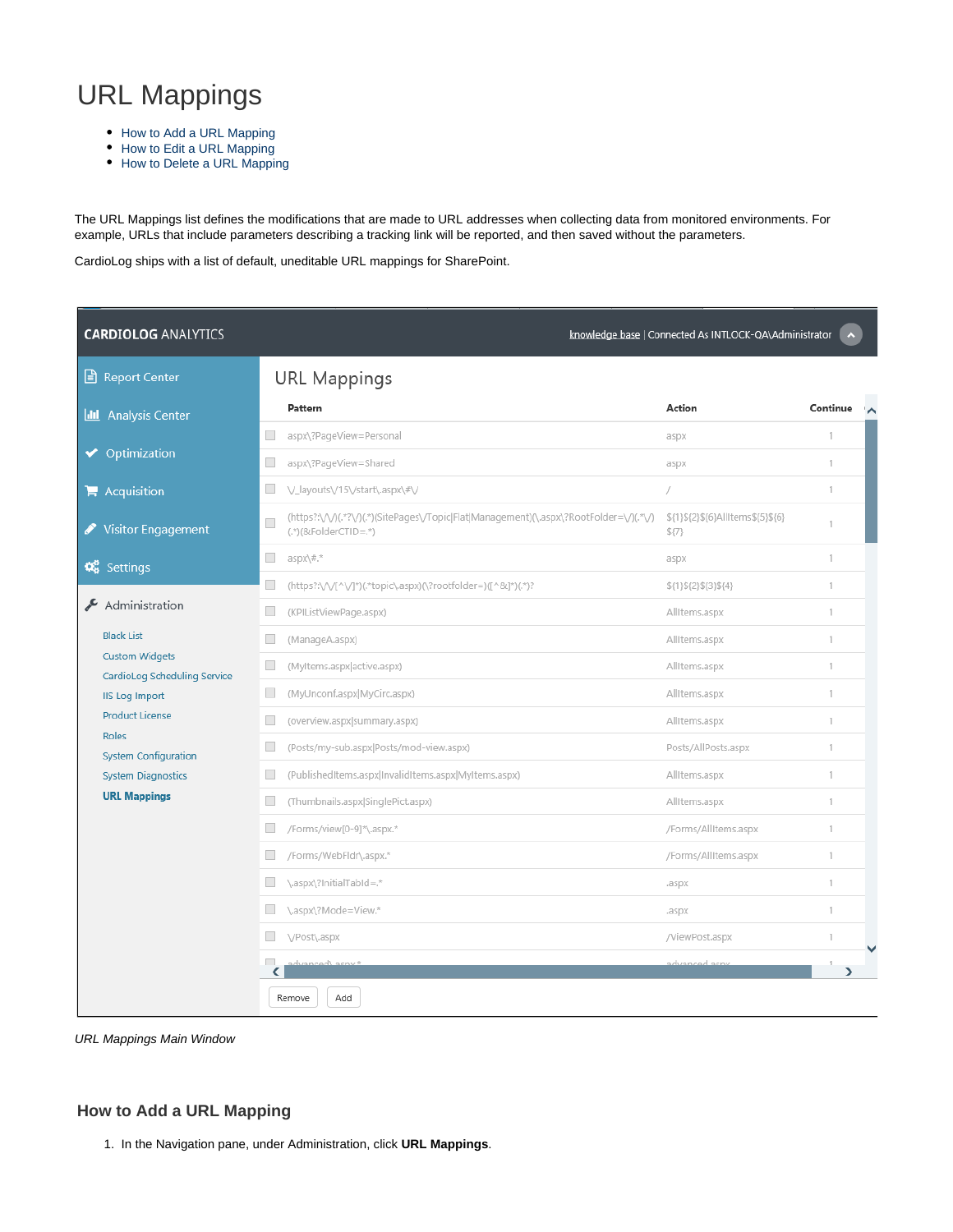- 2. In the bottom left hand corner of the Central Area, click **Add.**
- 3. In the Add URL Mapping dialog, in the **Pattern** text box, enter the string you would like to be replaced. Use a [regular expression](https://msdn.microsoft.com/en-us/library/az24scfc(v=vs.110).aspx) format.
- 4. In the **Action** text box, enter the replacement string.
- 5. You can set the order of mappings in the **Order** drop down list.
- 6. To continue with additional mappings, click **Allow Continue**.
- 7. Click **Save**.

| <b>Add Url Mapping</b>                                  |      |  |  |  |
|---------------------------------------------------------|------|--|--|--|
| Pattern: <sup>8</sup>                                   |      |  |  |  |
| Action: <sup>9</sup>                                    |      |  |  |  |
| Order: $\odot$<br>0<br>▼<br>Allow Continue <sup>@</sup> |      |  |  |  |
| Cancel                                                  | Save |  |  |  |

Add URL Mapping dialog

8. To apply the URL mapping, you will need to restart IIS on the server where the CardioLog EventCollector web application resides. By default this is the CardioLog application server.

## <span id="page-1-0"></span>**How to Edit a URL Mapping**

- 1. In the Navigation pane, under Administration, click **URL Mappings**.
- 2. Find the URL you would like to edit in the central area and click on it.
- 3. Edit the details in the dialog and then click **Save**. **Note**: The pattern cannot be modified.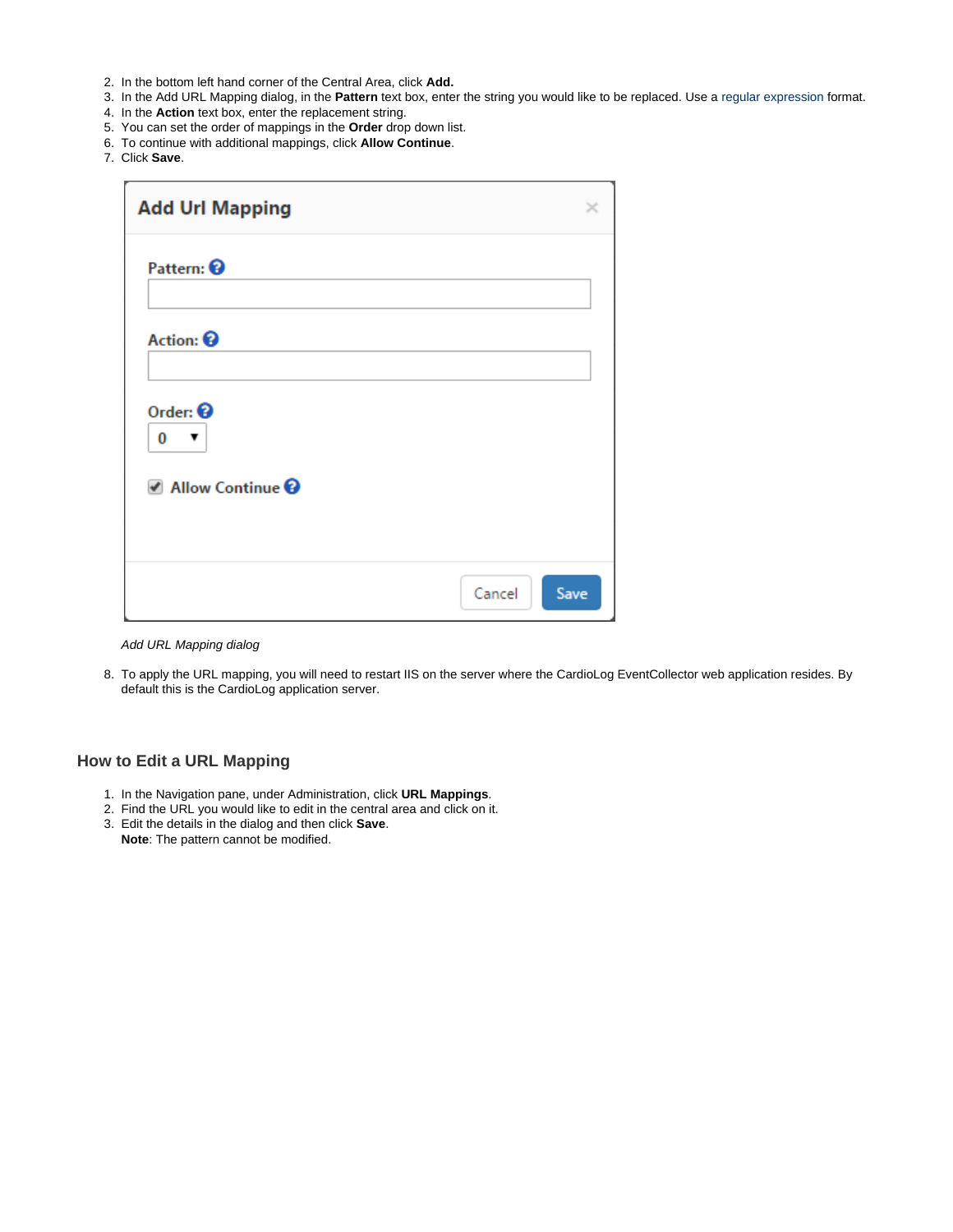| <b>Edit Url Mapping</b>                |      |  |  |  |
|----------------------------------------|------|--|--|--|
| Pattern: <sup>©</sup>                  |      |  |  |  |
| aspx\?Count=.*<br>Action: <sup>©</sup> |      |  |  |  |
| aspx                                   |      |  |  |  |
| Order: $\odot$<br>0<br>▼               |      |  |  |  |
| Allow Continue <sup>@</sup>            |      |  |  |  |
|                                        |      |  |  |  |
| Cancel                                 | Save |  |  |  |

Edit URL Mapping Dialog

## <span id="page-2-0"></span>**How to Delete a URL Mapping**

- 1. In the Navigation pane, under Administration, click **URL Mappings**.
- 2. Find the URL mapping you would like to delete in the central area and select the check box next to it
- 3. Click **Remove** in the bottom left hand corner.